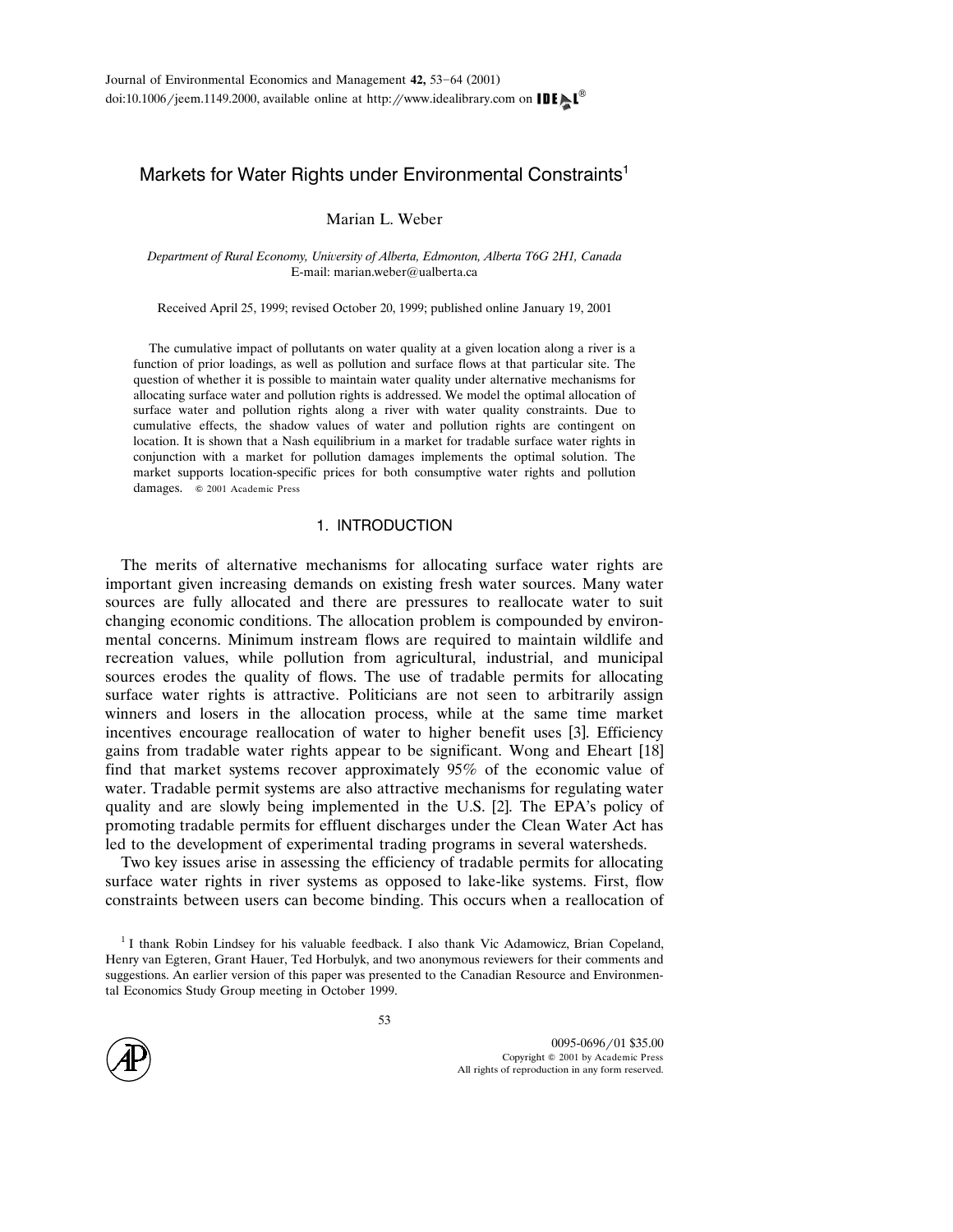consumptive rights from downstream to upstream users reduces flows to intermediate users to the extent that they cannot divert enough water to fulfill their consumptive rights. These so-called third party effects arise when return flows are used to expand the total volume of water available for diversion in the river system.<sup>2</sup> Second, the capacity of a river to absorb pollutants depends on the magnitude of surface flows. Therefore a redistribution of surface rights will alter water quality along the river.

Efficiency aspects of markets allocating surface rights along a river have been addressed previously (see  $[1, 3, 4, 9, 10]$ ). The results of this literature show that permits which specify rights for consumptive use implement the optimal solution as long as flow constraints between users are not binding. This condition is automatically satisfied if return flows are not allocated. However, when return flows are allocated, the shadow value of a consumptive water right becomes location-specific due to the dependence of downstream consumptive rights on upstream return flows. Therefore a market in which water rights trade at a single price is generally inefficient  $[10]$ . Similarly, when there are instream flow demands, the actions of individual right holders are not optimal because of the costs that accrue to multiple downstream users as a result of increased consumption at a particular location  $[1]$ .

The efficiency of markets for allocating pollutants depends on whether permits are defined in terms of emissions or damages. Permit systems defined in terms of emissions generally are not efficient since they do not capture the spatial characteristics of damages from firms [14, 15]. Modelers frequently avoid the spatial problem by assuming that marginal social damages from pollution are identical for all firms. However, this assumption is inappropriate when applied to the problem of river pollution. For many categories of pollutants cumulative effects result in higher marginal damages and restrict input choices for downstream users. Therefore the shadow value of a pollution right depends on the location of the polluter along the river.

These results suggest that a tradable permit system must be capable of supporting a vector of location-specific prices for both surface water and pollution rights. In addition, since the level of water quality depends on both surface flows and discharges, a market for consumptive water rights must also internalize impacts on water quality. In this paper we characterize the optimal allocation of pollution and consumptive water rights along the river. Users are assumed to derive benefits from instream flows and quality as well as consumptive rights and emissions. We show that a market for consumptive water rights coupled with a Montgomery-style market allocating an aggregate level of pollution damages in the watershed generates the optimal outcome. We find that the marginal benefit of purchasing a consumptive water right depends on the location of the seller. In particular, if a permit is purchased from an upstream seller, both water flows and water quality increase at the buyer's point of diversion. On the other hand, purchasing a permit from a downstream seller does not generate equivalent flow or quality benefits. Analogous results hold for pollution permits. This effectively divides the market into an upstream and downstream segment at each location since instream flow demands are incorporated into the willingness to pay for upstream permits. We use

 $2^2$  Return flows are defined as the difference between the amount of water diverted and the amount consumed. Since return flows can be re-diverted downstream, the total amount of water available for diversion in the watershed exceeds the flow at the source.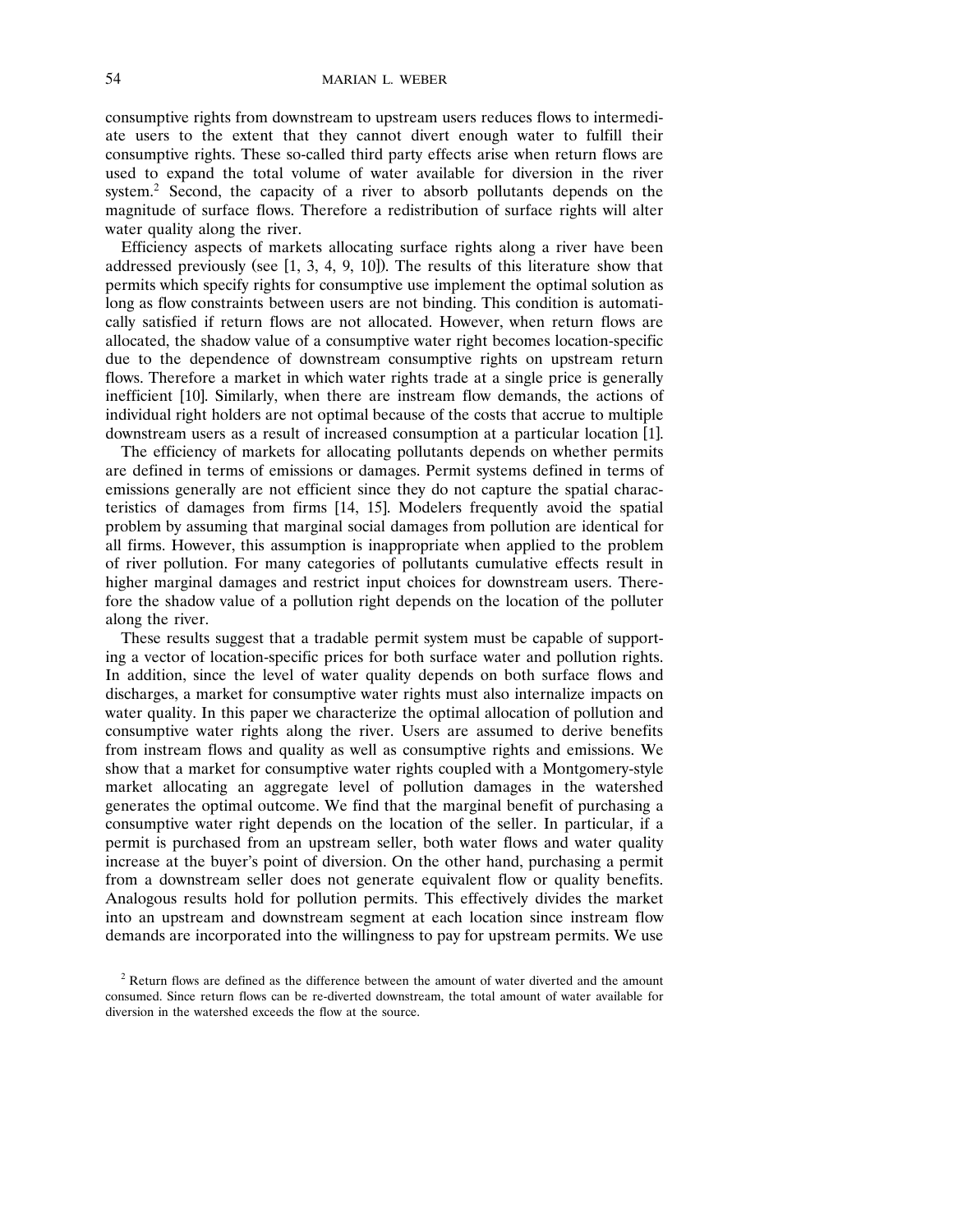this property to show that a Nash equilibrium supports optimal location-specific prices.

The remainder of the paper proceeds as follows. In Section 2 we solve for the efficient allocation of water and pollutants along the river. In Section 3 we analyze the outcome of a tradable permit system which allocates both consumptive water rights and pollution damages. In the main proposition of the paper we show that a Nash equilibrium supports efficient location-specific prices. The result requires the bidding process to be completely transparent; that is, all potential buyers and sellers must be aware of each others' locations and bids. This suggests that transaction costs will be important. We conclude by discussing the feasibility of the solution and suggest ideas for future research.

### 2. OPTIMAL ALLOCATION OF WATER AND POLLUTANTS

Let the set of water users located along a river be ordered as  $i = 1, \ldots, n$ , by increasing distance from the source. Water flows at the source are denoted by  $\nu_0$ . Assume that there are no branches feeding into the system. Then the amount of water available for diversion at the *i*th location,  $\nu(i)$ , depends only on the consumption of water by upstream users.<sup>3</sup> The total amount of water consumed by user  $i$  is equal to

$$
c(i) = (1 - Ri)s(i),
$$

where  $s(i)$  and  $c(i)$  are the amounts of water diverted and consumed, respectively, and  $R^i$  is an exogenously determined return flow parameter.<sup>4</sup> Therefore the amount of water available for diversion at any point along the river evolves according to the first-order difference equation

$$
\nu(i + 1) - \nu(i) = -(1 - R^{i})s(i).
$$

As in [16] we assume that water quality at any reach downstream from a specified point source of pollution is determined by a first-order difference equation. Let  $q(i)$  denote the level of water quality at user *i*'s intake and let  $e(i)$ denote the amount of effluent that user  $\hat{i}$  chooses to discharge.<sup>5</sup> Then the difference in water quality between users  $i$  and  $i + 1$  can be written as the site-specific function

$$
q(i + 1) - q(i) = f^{i}(c(i), e(i), \nu(i), q(i)).
$$

Assumption 1 (A1).  $f^i(c(i), e(i), v(i), q(i))$  is decreasing and strictly concave in  $c$  and  $e$ , and increasing and strictly concave in  $\nu$  and  $q$  for all users.

<sup>&</sup>lt;sup>3</sup> We assume that water flows are not stochastic in order to highlight the problems which arise from separating the regulation of water consumption from water quality. A regime which cannot support the optimum in a deterministic setting will not support the optimum in a stochastic setting.

 $<sup>4</sup>$  Burness and Quirk  $[4]$  provide ranges for return flow parameters associated with particular water</sup> uses. These *R* values range from  $5-10\%$  for evaporative cooling to  $30-60\%$  for agricultural use and 80-90% for domestic and municipal use.

<sup>&</sup>lt;sup>5</sup> We assume that the level of effluent produced by user *i* can be captured by a single dimension variable *e* which is a monotonically increasing function of the level of effluent-generating inputs.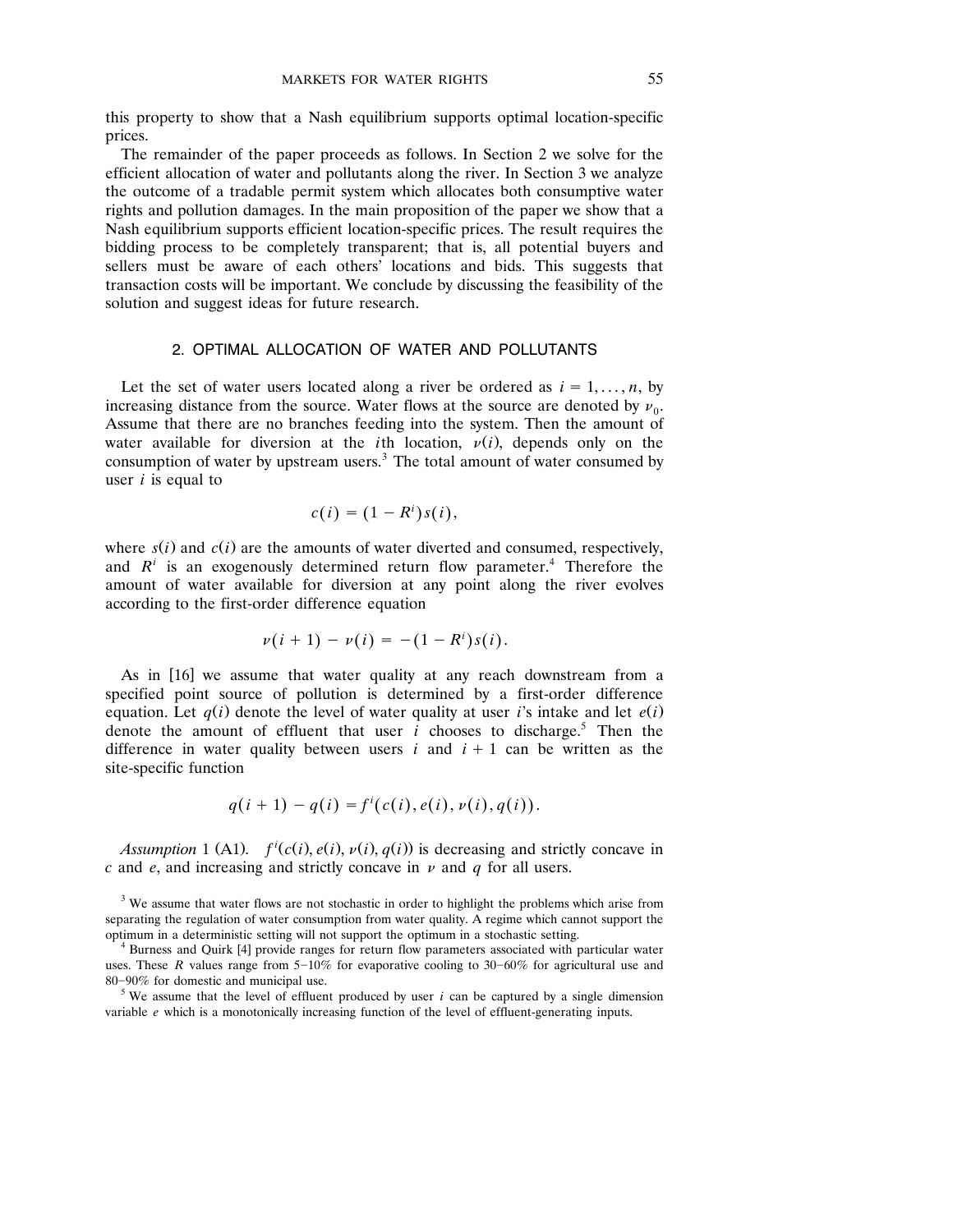We assume that water quality is decreasing in water consumption and discharges so that  $f_c^i < 0$  and  $f_e^i < 0$ . We also assume that an increase in quality or flows at site *i* increases the assimilative capacity of the river at site *i*. Therefore,  $f_q^i > 0$  and  $f_{\nu}^{i} > 0$ . Note that this specification allows water quality to improve between users. That is, it is possible for  $f'(\cdot) > 0$ , even when  $c(i)$  and  $e(i)$  are positive. The level of overall quality at any intake for user *i* is then

$$
q(i) = \sum_{j=1}^{i-1} f^j(c(j), e(j), \nu(j), q(j)) + q_0.
$$

The allocation problem is constrained by two factors. First, endpoint constraints stipulate the minimum quantity  $\bar{\nu}$  and quality  $\bar{q}$  of water which must be left after the *n*th user. These constraints are determined by compact agreements negotiated between jurisdictions. Second, instream flow need (IFN) constraints specify minimum levels of quality and flows,  $\tilde{q}$  and  $\tilde{\nu}$ , which must be maintained along the river. These constraints are assumed to be optimally set by the regulator. The IFN constraints on water flows and quality can be stated as

$$
\nu(i) - c(i)/(1 - Ri) \ge \tilde{\nu},
$$
  
 
$$
q(i) + fi(c(i), e(i), \nu(i), q(i)) \ge \tilde{q}.
$$

Third party effects result when transfers of water and pollution rights from downstream to upstream users cause these constraints to become binding for intermediate users.<sup>6</sup>

Each user's benefits depend positively on the amount of water consumed, the effluent discharged, and the quality and quantity of water at the point of diversion. Low water flows and quality may increase diversion and operating costs. The benefit function for user *i* is written

$$
Bi = Bi(c(i), e(i), v(i), q(i)).
$$

*Assumption* 2 (A2). The benefit function is increasing and strictly concave in  $c$ ,  $e, \nu,$  and  $q$ <sup>7</sup>

*Assumption* 3 (A3). Input consumption is strictly positive for all users.

According to this formulation, all users must derive positive benefits from water consumption. The results of the model do not extend to the case where some users value water solely for non-consumptive uses. We assume that non-consumptive values are captured by the regulator in setting instream flow constraints.

The regulator maximizes the total benefits from allocating water and pollution rights along the river by solving the control problem

$$
\max_{s(i),\,e(i)} \sum_{i=1}^{n} B^i(c(i), e(i), \nu(i), q(i)),
$$
\n(P1)

<sup>6</sup> In models without explicit IFN requirements on water flows,  $\tilde{\nu} = 0$  (cf. [10]). The IFN constraint in this case simply states that there cannot be negative flows.<br><sup>7</sup> It is assumed that pollution-producing inputs and water inputs are substitutes. For industries such

as agriculture, these inputs are sometimes assumed to be consumed at fixed ratios. Leontief benefit functions result in allocations which are corner solutions. In order to focus on the marginal impacts of water reallocation, we ignore the case of Leontief benefit functions.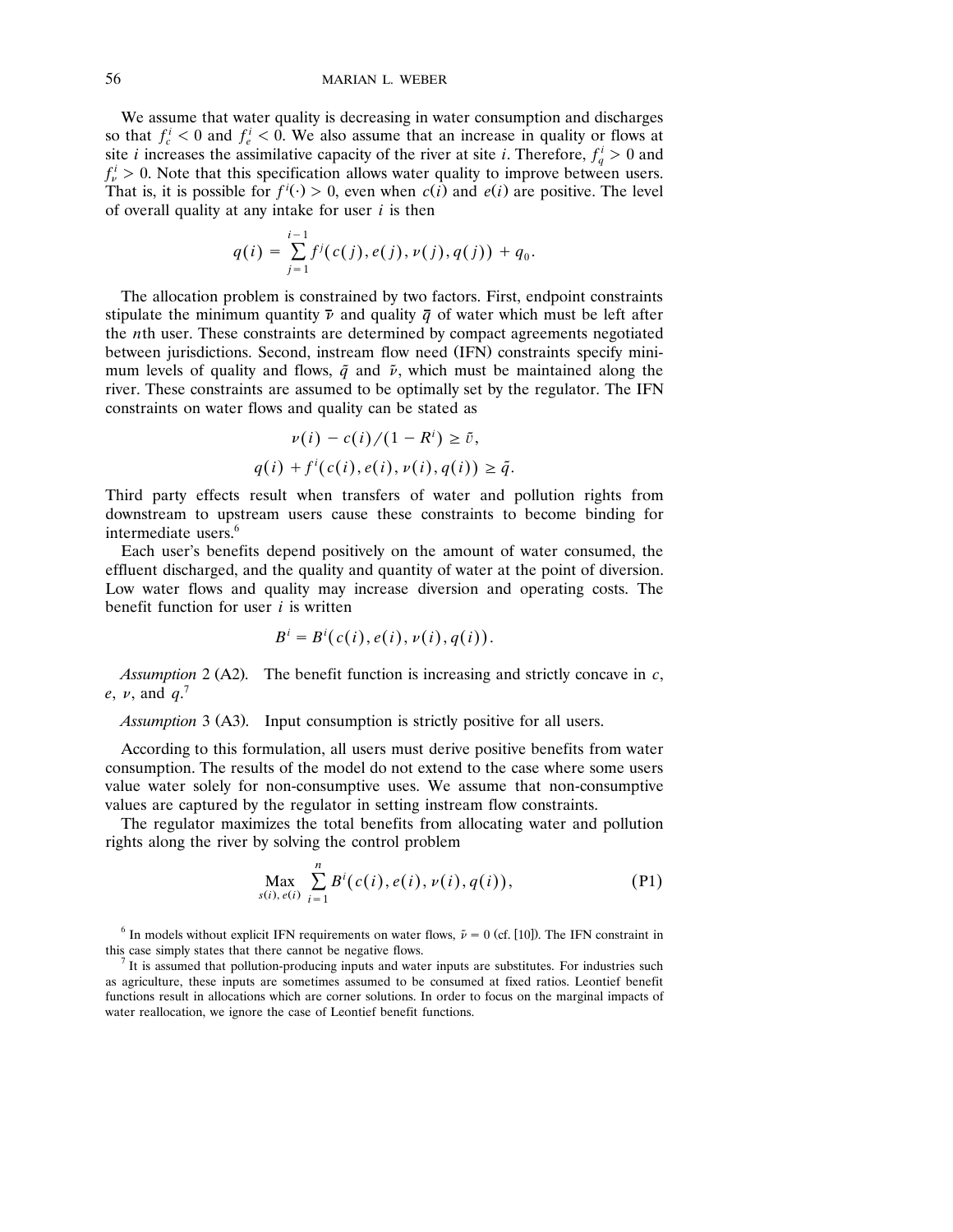subject to

$$
\nu(i+1) - \nu(i) = -(1 - R^{i})s(i) \qquad (\mu_1(i) \ge 0); \qquad (P1.1)
$$

$$
q(i + 1) - q(i) = f^{i}(c(i), e(i), \nu(i), q(i)) \qquad (\mu_2(i) \ge 0); \quad (P1.2)
$$

$$
\nu(i) - s(i) - \tilde{\nu} \ge 0 \qquad (\lambda_1(i) \ge 0); \tag{P1.3}
$$

$$
q(i) + f^{i}(c(i), e(i), \nu(i), q(i)) - \tilde{q} \ge 0 \qquad (\lambda_{2}(i) \ge 0); \qquad (P1.4)
$$

$$
\nu(1) = \nu_0
$$
,  $\nu(n+1) = \bar{\nu}$ ,  $q(1) = q_0$ ,  $q(n+1) = \bar{q}$ ; (P1.5)

$$
s(i) \ge 0, \qquad e(i) \ge 0.8
$$
 (P1.6)

This is a general constrained control problem with two control variables, *s* and *e*, and two state variables,  $\nu$  and  $q$ . The constraints (P1.1) and (P1.2) are state equations which describe the evolution of flows and quality in the system,  $(P1.3)$ and (P1.4) are the IFN constraints on flows and quality, respectively, and (P1.5) represents the initial and endpoint conditions. Assumptions  $(A1)$ – $(A3)$  guarantee an interior solution to the control problem (see  $[13]$ ). The necessary conditions for (P1) are set out in Eqs.  $(1)$ – $(8)$  below:

$$
B_c^i - \mu_1(i) + \mu_2(i) f_{c(i)}^i - \lambda_1(i) / (1 - R^i) + \lambda_2(i) f_{c(i)}^i \le 0; \tag{1}
$$

$$
B_e^i + \mu_2(i) f_{e(i)}^i + \lambda_2(i) f_{e(i)}^i \le 0; \tag{2}
$$

$$
\mu_1(i) - \mu_1(i-1) = \Delta \mu_1(i) = -[B_v^i + \lambda_1(i) + (\mu_2(i) + \lambda_2(i))f_{\nu(i)}^i]; \quad (3)
$$

$$
\mu_2(i) - \mu_2(i-1) = \Delta \mu_2(i) = -[B_q^i + \lambda_2(i) + (\mu_2(i) + \lambda_2(i))f_{q(i)}^i]; \tag{4}
$$

$$
\nu(i) - s(i) - \tilde{\nu} \ge 0, \qquad \lambda_1(i) [\nu(i) - s(i) - \tilde{\nu}] = 0; \tag{5}
$$

$$
q(i + 1) - \tilde{q} \ge 0, \qquad \lambda_2(i) [q(i + 1) - \tilde{q}] = 0; \tag{6}
$$

$$
\nu(n) - (1 - R^{i})s(n) - \bar{\nu} \ge 0, \qquad q(n+1) - \bar{q} \ge 0; \tag{7}
$$

$$
\frac{\partial \mathcal{L}}{\partial s(i)} s(i) = 0, \qquad \frac{\partial \mathcal{L}}{\partial e(i)} e(i) = 0.
$$
 (8)

Making the appropriate substitutions we can describe the imputed prices of water consumption and discharges at each site:

$$
\mu_1(i) = B_c^i - (B_e^i/f_c^i) f_c^i - \lambda_1(i)/(1 - R^i); \tag{9}
$$

$$
\mu_2(i) = -\left(B_e^i/f_e^i\right) - \lambda_2(i); \tag{10}
$$

$$
\Delta \mu_1(i) = -\left[B_\nu^i + \lambda_1(i) - \left(B_e^i/f_e^i\right) f_\nu^i\right];\tag{11}
$$

$$
\Delta \mu_2(i) = -\Big[B_q^i + \lambda_2(i) - \big(B_e^i/f_e^i\big)f_q^i\Big].\tag{12}
$$

<sup>8</sup> Note that as long as the benefit functions are monotonically increasing in  $e(i)$  and  $c(i)$ , the compact constraints  $\bar{q}$  and  $\bar{\nu}$  will be binding.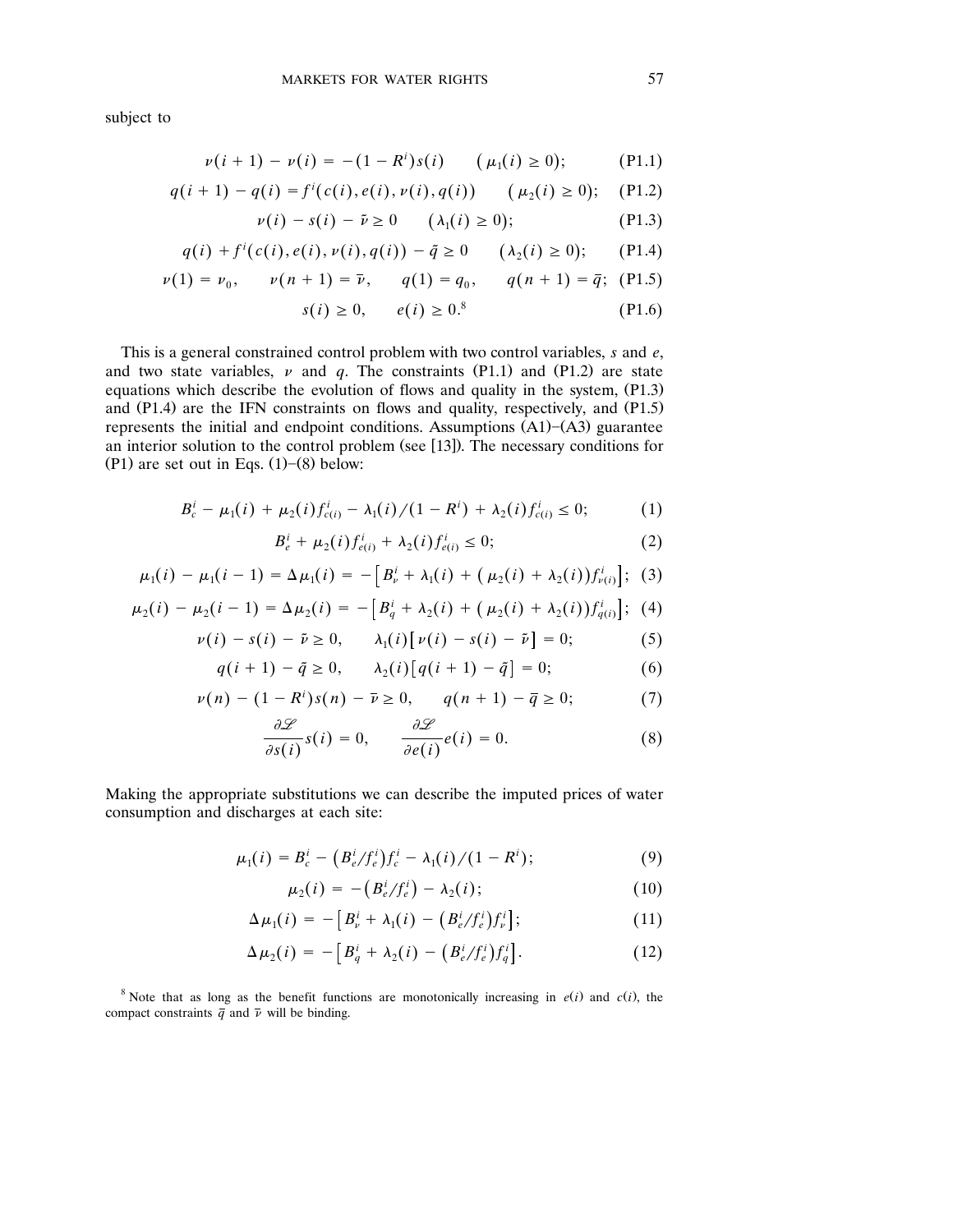The left hand side of Eq.  $(9)$  shows the cost of reducing flows to downstream users by one unit. At the optimum, this is set equal to the *net* marginal benefit of allocating an extra unit of water to user *i*. The first term on the RHS is the marginal benefit of consuming an extra unit of water while the second term represents the increased cost to user *i* of meeting the quality constraint due to the resulting decrease in flows. Finally the third term on the RHS represents the value of the IFN constraint on water flows to user *i*. This constraint may or may not be binding. Similarly Eq. (10) shows that at the optimum the shadow cost of reducing quality to downstream users by one unit is just equal to the *net* marginal benefit of emissions. If the IFN constraint on quality is not binding this is just equal to the marginal benefit of the discharge weighted by the marginal damage caused from emitting an extra unit of effluent.

Equations (11) and (12) show the evolution of the costate variables  $\mu_1$  and  $\mu_2$ and determine the optimal price paths for water and pollution rights. Given  $(A1)$ and (A2),  $\Delta \mu_1(i) < 0$  and  $\Delta \mu_2(i) < 0$ , reflecting the fact that upstream input use generates negative externalities for all downstream users through the state variables  $\nu(i)$  and  $q(i)$ . Since fewer users are affected by these externalities as one travels downstream, the social cost of input use declines from upstream to downstream *ceteris paribus*. If  $\lambda_1(i) \neq 0$  (resp.  $\lambda_2(i) \neq 0$ ), then from (3) (resp. (4)) we see that there is a discrete drop in the shadow cost of allocating water (resp. damages) to downstream users. This is because a shift in input use from upstream to downstream of  $i$  increases the volume and quality of flows at site  $i$ , thus reducing *i*'s IFN constraints. Since  $\mu_1(i)$  and  $\mu_2(i)$  decrease with *i*, any market which supports the optimal solution will have permit values which decline from upstream to downstream.

### 3. MARKET EQUILIBRIUM

We now address the question of whether a decentralized market for water and pollution rights is efficient when there are water quality constraints. The market for tradable water rights is described as follows. The regulator allocates an aggregate level of water permits  $\overline{W} = \sum_{i=1}^{n} w_i^0$ , where  $w_i^0$  is the initial allocation to each user *i* and  $\overline{W} = \nu_0 - \overline{\nu}$  is the total amount of water available for consumption. User *i* is in compliance when  $w(i) \ge c(i)$ . This constraint holds with equality in equilibrium as long as permit prices are positive.<sup>9</sup> The regulator also allocates permits for pollution damages  $\overline{D} = \sum_{i=1}^{n} d_i^0$  where  $\overline{D} = q_0 - \overline{q}$ . If  $f^i(\cdot) > 0$ , then user *i* generates a credit which also is tradable. Let  $d(i)$  be the total number of pollution rights held by user *i*. Compliance requires that  $d(i) \ge$  $-f^{i}(c(i), e(i), \nu(i), q(i))$ <sup>10</sup> We assume that the market is perfectly competitive.

 $9$  The result is proved formally in [15, Theorem 3.2]. However, Montgomery's proof does not automatically hold for consumptive water permits. Since the right to consume water is not equivalent to the right to divert water, there may be cases (for example, when return flow parameters across users are "high enough") where no user can divert enough water to exhaust consumptive rights without violating the IFN constraint  $\tilde{\nu}$ . Note  $R^i = 0$  implies that the required diversion is just equal to the consumptive right. If  $R<sup>i</sup> = 0$ , and the marginal benefit of water use is positive for some user *i*, then that user will pay

positive prices for permits from any location and no user will hold excess permits in equilibrium.<br><sup>10</sup> When  $f^i(c(i), e(i), \nu(i), q(i)) < 0$ , damages occur and  $d(i) > 0$ . On the other hand, if quality improves downstream,  $d(i) < 0$  and a credit is generated.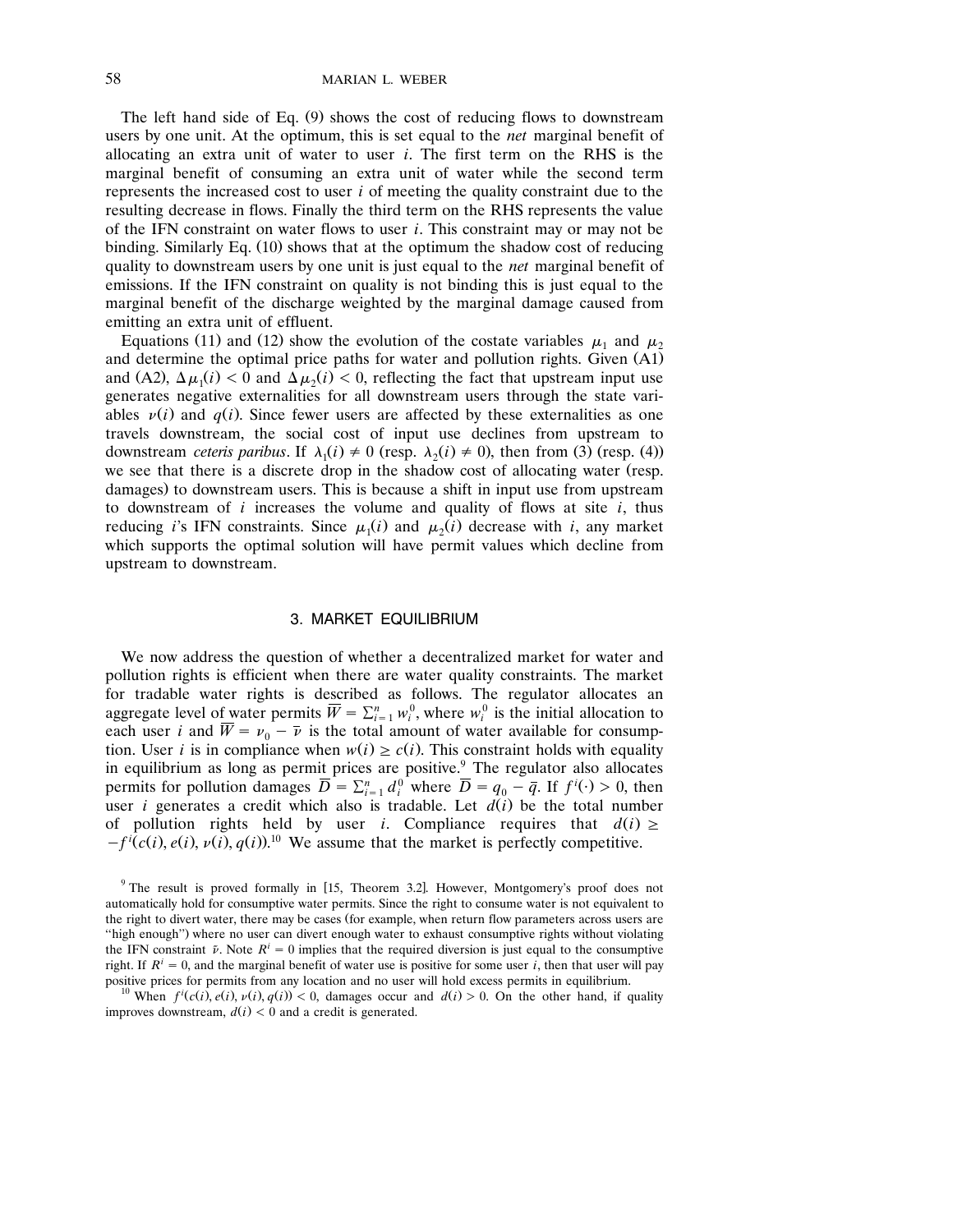Let  $w_i^k$  and  $d_i^k$  be the numbers of permits purchased by user *i* from user *k*. Negative purchases are interpreted as sales from user *i* to user *k*. The final holdings for each user are defined by  $w(i) \equiv w_i^0 + \sum_{k=1}^n w_i^k$  and  $d(i) \equiv d_i^0 +$  $\sum_{k=1}^{n} d_i^k$ . The number of permits purchased from *k* depends on  $p_{wi}^k$  and  $p_{di}^k$ , the prices paid by *i* for permits from location *k*. If  $w_i^k < 0$  (resp.  $d_i^k < 0$ ), then  $p_{wi}^k$ (resp.  $p_{di}^{k}$ ) represents the reservation price at which user *i* is willing to sell water  $(resp. damage)$  rights to  $k$ . No one holds excess permits in equilibrium.

The evolution of flows and quality along the stream can be written as  $v(i) = v_0$  $\sum_{k=1}^{i-1} w(k)$ , and  $q(i) = q_0 - \sum_{k=1}^{i-1} d(k)$ . Since  $\frac{\partial w(k)}{\partial w_i^k} = \frac{\partial d(k)}{\partial d_i^k} = -1$ , users control the volume and quality of water at their intake through the purchase (sale) of permits from (to) upstream users. However,  $\nu(i)$  and  $q(i)$  do not depend on downstream input use; therefore an asymmetry is introduced with respect to the willingness to pay for upstream versus downstream permits.

The market described above is a pure-exchange Walrasian market. Each user bids for permits by offering a price at which he or she is willing to pay for a permit from a given location. At the same time each user identifies a reservation price at which he or she will sell permits. The market is in equilibrium when there is no incentive for any pair of users to trade. The objective of each user is to choose a portfolio of permits which maximizes benefits subject to the compliance and IFN constraints. Therefore each user chooses vectors  $w = (w_i^1, \ldots, w_i^{i-1}, w_i^{i+1}, \ldots, w_i^n)$ and  $d = (d_i^1, \ldots, d_i^{i-1}, d_i^{i+1}, \ldots, d_i^n)$  to solve the programming problem

$$
\max_{c, e, w, d} B^{i}(c(i), e(i), \nu(i), q(i)) - \sum_{k \neq i} p_{wi}^{k} w_{i}^{k} - \sum_{k \neq i} p_{di}^{k} d_{i}^{k}
$$
 (P2)

subject to the compliance constraints

$$
\sum_{k \neq i} w_i^k + w_i^0 - c(i) = 0 \qquad (\gamma_1(i) \geq 0)
$$
 (P2.1)

$$
\sum_{k \neq i} d_i^k + d_i^0 + f^i(c(i), e(i), v(i), q(i)) = 0 \qquad (\gamma_2(i) \geq 0) \qquad (P2.2)
$$

and the IFN constraints

$$
\nu(i) - \frac{c(i)}{(1 - R^{i})} - \tilde{\nu} \ge 0 \qquad (\gamma_3(i) \ge 0)
$$
 (P2.3)

$$
q(i) + f^{i}(c(i), e(i), \nu(i), q(i)) - \tilde{q} \ge 0 \qquad (\gamma_{4}(i) \ge 0). \qquad (P2.4)
$$

Given  $(A1)$ – $(A3)$ , there is an interior solution to  $(P2)$  [13]. Now consider a bidding game between two users, *i* and *j*, for permits from a third user *k*. Assume that *i* wins the bid for *k*'s water (resp. damage) permit when  $p_{wi}^k > p_{wj}^k$  (resp.  $p_{di}^k > p_{dj}^k$ ). We show that this bidding game results in the optimal allocation of water and pollution rights between *i*, *j*, and *k*. Since the result holds for any three users *i*, *j*, and *k*, it generalizes to all users in the system.

The payoffs to user *i* of the bidding game are set out below and are derived from the first-order conditions for (P2). Note that the payoffs of winning and losing are not symmetric and depend on the locations of both  $j$  (the competing bidder) and  $k$ (the seller). The payoff from winning a bid against  $j$  is just the marginal benefit of the permit minus the price that user *i* pays *k*. The payoffs of winning depend only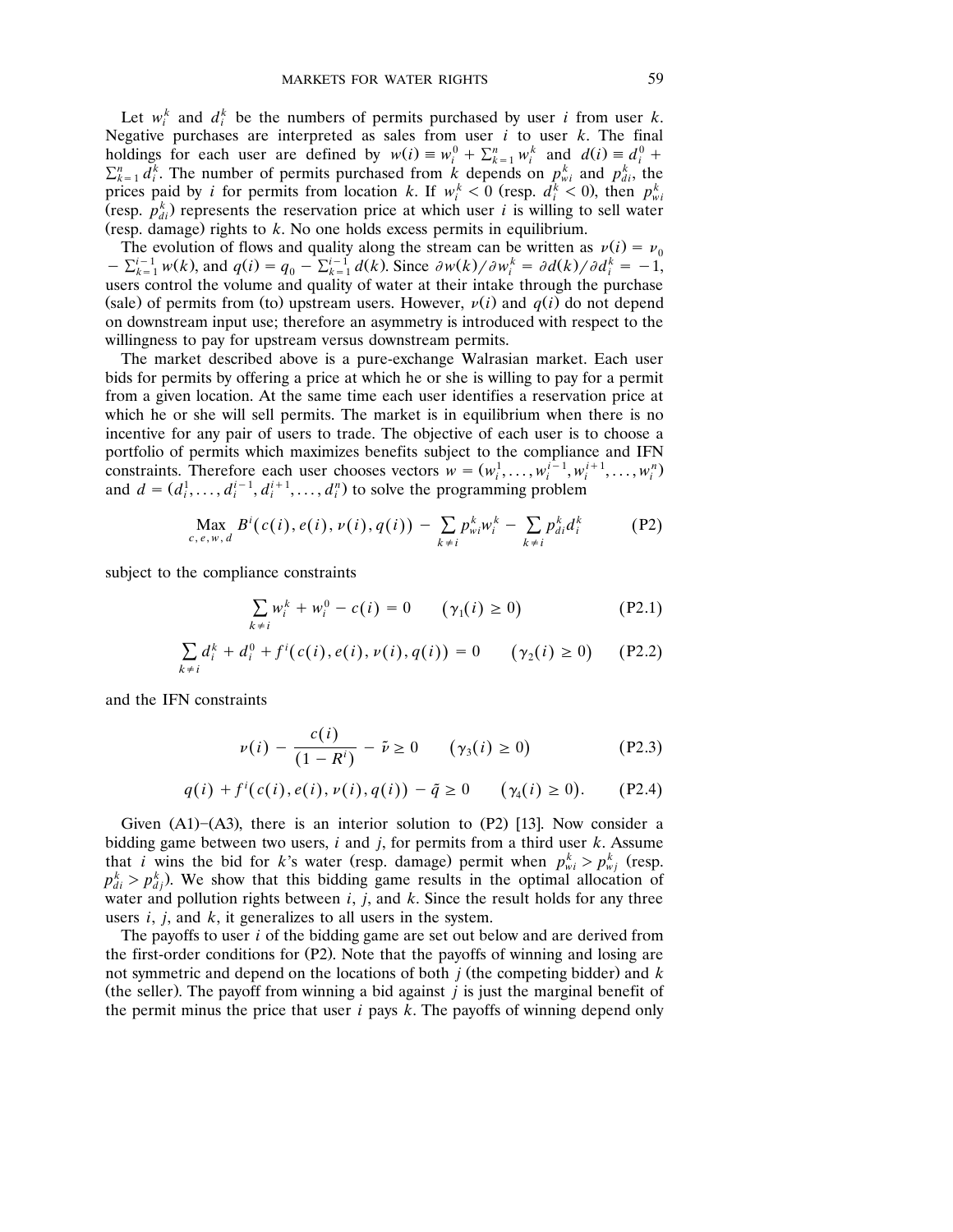on the location of *k* and are given in

$$
B_c^i + B_{\nu}^i - \frac{B_e^i}{f_e^i} \left[ f_c^i + f_{\nu}^i \right] - \frac{\gamma_3(i) R^i}{1 - R^i} - p_{\nu}^k, \qquad k < i; \tag{13}
$$

$$
B_q^i - \frac{B_e^i}{f_e^i} \left[ 1 + f_q^i \right] - p_{di}^k, \qquad k < i; \tag{14}
$$

$$
B_c^i - \frac{B_e^i}{f_e^i} f_c^i - \frac{\gamma_3(i)}{1 - R^i} - p_{wi}^k, \qquad k > i; \tag{15}
$$

$$
-\frac{B_e^i}{f_e^i} - \gamma_4(i) - p_{di}^k, \qquad k > i.
$$
 (16)

Note that the payoff from purchasing an upstream right is greater than the payoff from purchasing a downstream right since upstream rights generate positive flow and quality benefits.

*Bi*

The payoff of losing a bid against *j* depends on the locations of both *j* and *k*. Any transfer from a downstream user *k* to an upstream user *j* will impose negative externalities on  $i$  due to a reduction in upstream flows and/or quality. These costs are given in

$$
-B_{\nu}^{i} + \frac{B_{e}^{i}}{f_{e}^{i}} f_{\nu}^{i} - \gamma_{3}(i), \qquad j < i < k; \tag{17}
$$

$$
-B_q^i + \frac{B_e^i}{f_e^i} f_q^i - \gamma_4(i), \qquad j < i < k. \tag{18}
$$

Alternatively, a transfer of rights from an upstream user *k* to a downstream user *j* increases flows and/or quality at site  $i$  and generates positive externalities

$$
B_{\nu}^{i} - \frac{B_{e}^{i}}{f_{e}^{i}} f_{\nu}^{i} + \gamma_{3}(i), \qquad k < i < j;
$$
 (19)

$$
B_q^i - \frac{B_e^i}{f_e^i} f_q^i + \gamma_4(i), \qquad k < i < j. \tag{20}
$$

Finally, trades which redistribute rights between upstream or downstream users  $(k, j \leq i$ , or  $k, j > i$ ) have no impact on *i*.

User *i* also can sell permits to  $k$  in which case the payoffs are given in

$$
p_{wk}^i - B_c^i - B_\nu^i + \frac{B_e^i}{f_e^i} \left[ f_c^i + f_\nu^i \right] + \frac{\gamma_3(i) R^i}{1 - R^i}, \qquad k < i; \tag{21}
$$

$$
p_{dk}^{i} - B_{q}^{i} + \frac{B_{e}^{i}}{f_{e}^{i}} \left[1 + f_{q}^{i}\right], \qquad k < i;
$$
 (22)

$$
p_{wk}^i - B_c^i + \frac{B_e^i}{f_e^i} f_c^i + \frac{\gamma_3(i)}{1 - R^i}, \qquad k > i; \tag{23}
$$

$$
p_{dk}^{i} + \frac{B_e^{i}}{f_e^{i}} + \gamma_4(i), \qquad k > i.
$$
 (24)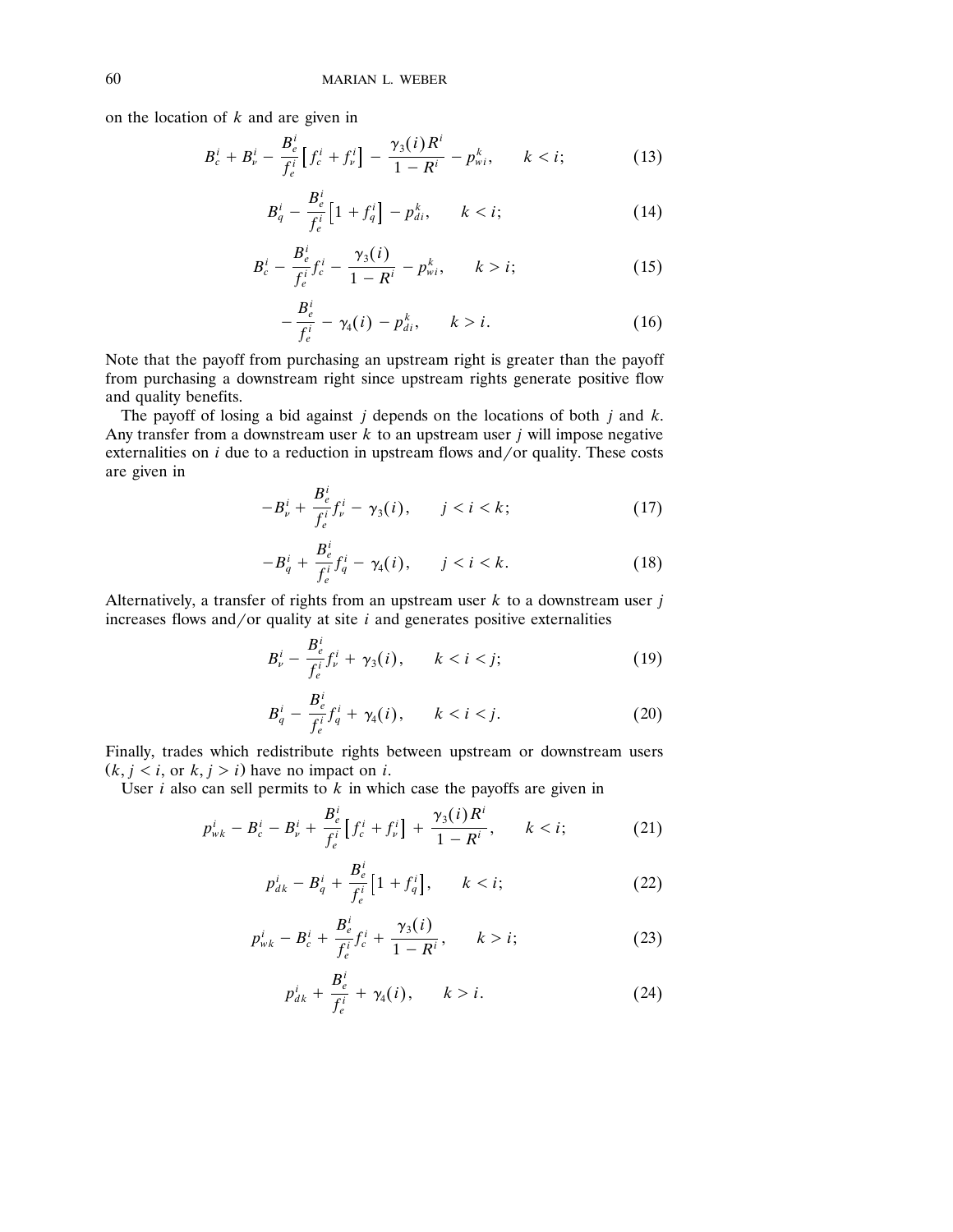MARKETS FOR WATER RIGHTS 61

Payoffs are positive when the bid price exceeds the net marginal benefit of the right. Again, the payoffs depend on the location of *k*, since selling permits upstream results in an overall reduction in water flows and quality at site *i*. Given the payoffs for buying and selling licenses in  $(13)$ – $(24)$ , we can show that a Nash equilibrium in the market for water and pollution rights results in the socially optimal outcome.

**LEMMA 1.** *A set of bid prices*  $\sigma_i = [p_{wi}^1, \ldots, p_{wi}^k, \ldots, p_{wi}^n; p_{di}^1, \ldots, p_{di}^k, \ldots, p_{di}^n]$  is *a Nash equilibrium iff*

$$
B_c^i - \frac{B_e^i}{f_e^i} f_c^i - \frac{\gamma_3(i)}{1 - R^i} = B_c^{i+1} + B_\nu^{i+1} - \frac{B_e^{i+1}}{f_e^{i+1}} \Big[ f_c^{i+1} + f_\nu^{i+1} \Big] - \frac{\gamma_3(i+1)R^{i+1}}{1 - R^{i+1}} \tag{25}
$$

$$
-\frac{B_e^i}{f_e^i} - \gamma_4(i) = B_q^{i+1} - \frac{B_e^{i+1}}{f_e^{i+1}} \Big[ 1 + f_q^{i+1} \Big]. \tag{26}
$$

*Proof.* Assume the contrary. Let

$$
B_c^i - \frac{B_e^i}{f_e^i} f_c^i - \frac{\gamma_3(i)}{1 - R^i} < B_c^{i+1} + B_{\nu}^{i+1} - \frac{B_e^{i+1}}{f_e^{i+1}} \Big[ f_c^{i+1} + f_{\nu}^{i+1} \Big] - \frac{\gamma_3(i+1)R^{i+1}}{1 - R^{i+1}}.
$$

Then it is optimal for user  $i + 1$  to bid

$$
p_{w(i+1)}^{i} \in \left[ B_c^i - \frac{B_e^i}{f_c^i} f_c^i - \frac{\gamma_3(i)}{1 - R^i}, B_c^{i+1} + B_\nu^{i+1} - \frac{B_e^{i+1}}{f_c^{i+1}} \left[ f_c^{i+1} + f_\nu^{i+1} \right] - \frac{\gamma_3(i+1)R^{i+1}}{1 - R^{i+1}} \right]
$$

to buy a permit from *i*, and for *i* to sell. By the same argument, if

$$
B_c^i - \frac{B_e^i}{f_e^i} f_c^i - \frac{\gamma_3(i)}{1 - R^i} > B_c^{i+1} + B_{\nu}^{i+1} - \frac{B_e^{i+1}}{f_e^{i+1}} \Big[ f_c^{i+1} + f_{\nu}^{i+1} \Big] - \frac{\gamma_3(i+1)R^{i+1}}{1 - R^{i+1}},
$$

then it is optimal for  $i$  to bid

$$
p_{wi}^{i+1} \in \left[ B_c^i - \frac{B_e^i}{f_c^i} f_c^i - \frac{\gamma_3(i)}{1 - R^i}, B_c^{i+1} + B_\nu^{i+1} - \frac{B_e^{i+1}}{f_c^{i+1}} \left[ f_c^{i+1} + f_\nu^{i+1} \right] - \frac{\gamma_3(i+1)R^{i+1}}{1 - R^{i+1}} \right]
$$

to buy a permit from  $i + 1$ , and for  $i + 1$  to sell. Only when (25) holds with equality are there no gains from trade between adjacent users. Therefore  $(25)$  is a necessary condition for Nash equilibrium in the market for water rights. By analogy  $(26)$  is a necessary condition for Nash equilibrium in the market for damages.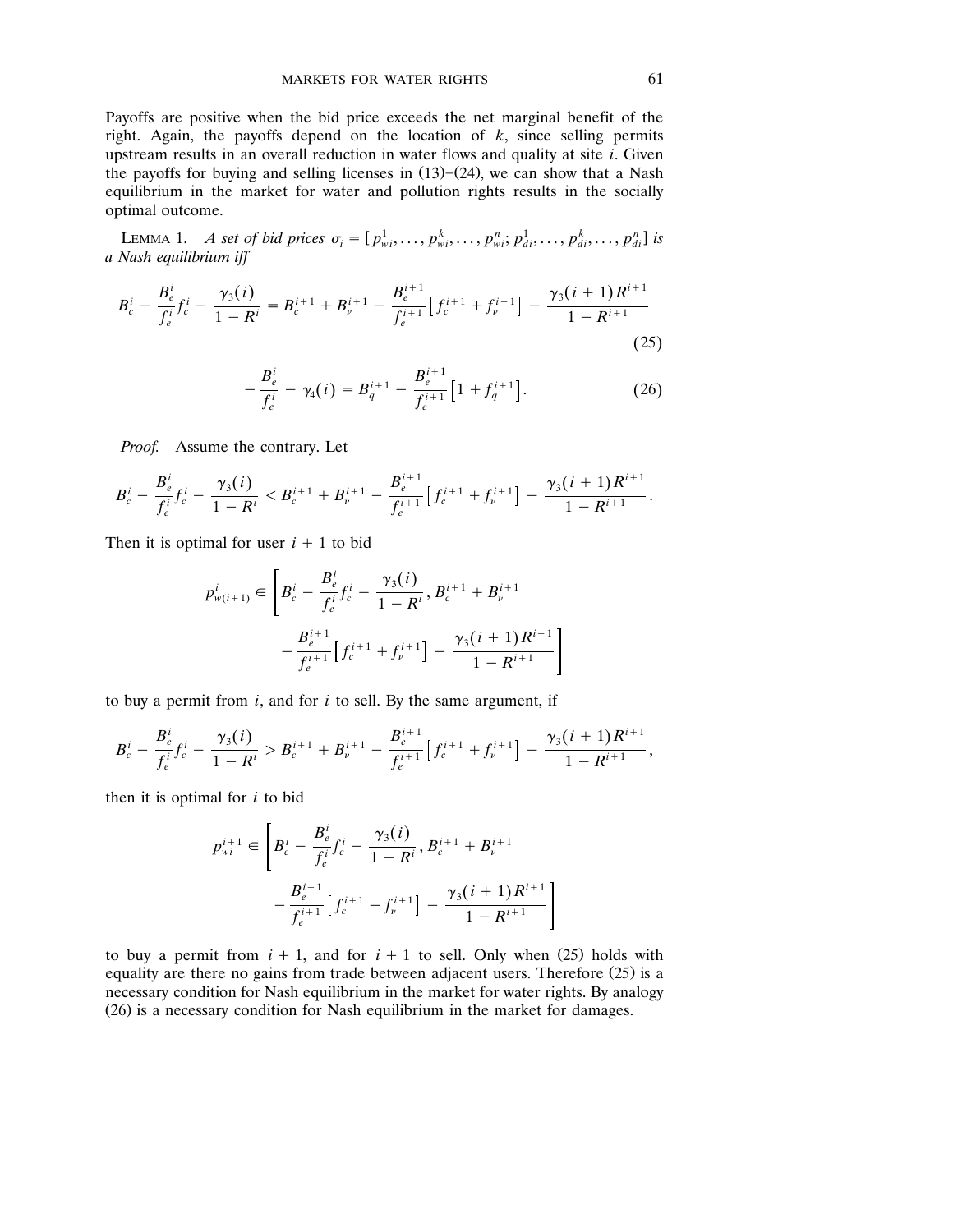For  $(25)$  and  $(26)$  to be sufficient conditions, we must show that there is no incentive for non-adjacent trades. Note that (25) implies  $p_{wi}^{i-1} > p_{wi}^{i+1}$ , and  $p_{wi-1}^{i} > p_{wi+1}^{i}$ . This means that downstream users are never willing to pay the opportunity cost for non-adjacent upstream permits at the margin. In addition, upstream users will never purchase permits from non-adjacent downstream users at equilibrium because there is no price which  $i - 1$  is willing to pay to  $i + 1$  that will not be matched by *i*. Therefore there is no incentive for non-adjacent trades in water permits if  $(25)$  holds. By analogy there is no incentive for non-adjacent trades in  $d$  damage permits when  $(26)$  holds.  $Q.E.D.$ 

PROPOSITION 1. If  $\overline{W} = \nu_0 - \overline{\nu}$  and  $\overline{D} = q_0 - \overline{q}$ , then the market for water and *pollution damage permits implements the solution to*  $(P1)$ .

*Proof.* The proof follows from Lemma 1 and the definition of  $\overline{W}$  and  $\overline{D}$ . Q.E.D.

The proof follows from the fact that the reservation price at site *i* for selling water (resp. damage) permits downstream is equal to the marginal social cost of water use (resp. pollution) at site  $i$ . When users are required to hold damage licenses, they become responsible for changes in cumulative water quality and optimally substitute inputs according to the benefit functions and quality conditions at each site. Furthermore, all spillovers are internalized. When downstream users purchase upstream rights, they create positive benefits for all intermediate users. At the same time, intermediate users are willing to pay more for an upstream license than they are willing to accept to sell the same license downstream since by selling the license downstream they will still enjoy the benefits of increased flows and quality at their own site. Thus the positive benefits generated from shifting consumption downstream are fully captured through reduced prices to downstream buyers. Similarly, the external costs associated with transfers of downstream rights to upstream users are captured through the increasing prices for upstream licenses. The market not only efficiently allocates environmental inputs between users as in Montgomery [15], but also facilitates Coasean bargaining between users so that externalities are internalized [5]. A corollary of this result is that third party effects typically associated with water transfers are an equity rather than an efficiency issue.

### 4. CONCLUSIONS

We have derived conditions for maximizing the total benefits of water consumption and pollution in a river system when there are cumulative effects. The primary result of this paper is to show that a market serves both to allocate an aggregate level of environmental inputs, as well as internalize the spillover effects associated with input use as we move downstream. The market is efficient when users recognize that there are asymmetric benefits from purchasing upstream versus downstream rights. We use this quality to show that the market supports locationspecific prices for environmental rights.

While the market is efficient, information requirements are high. Since pollution rights are defined in terms of damages rather than emissions, incremental damages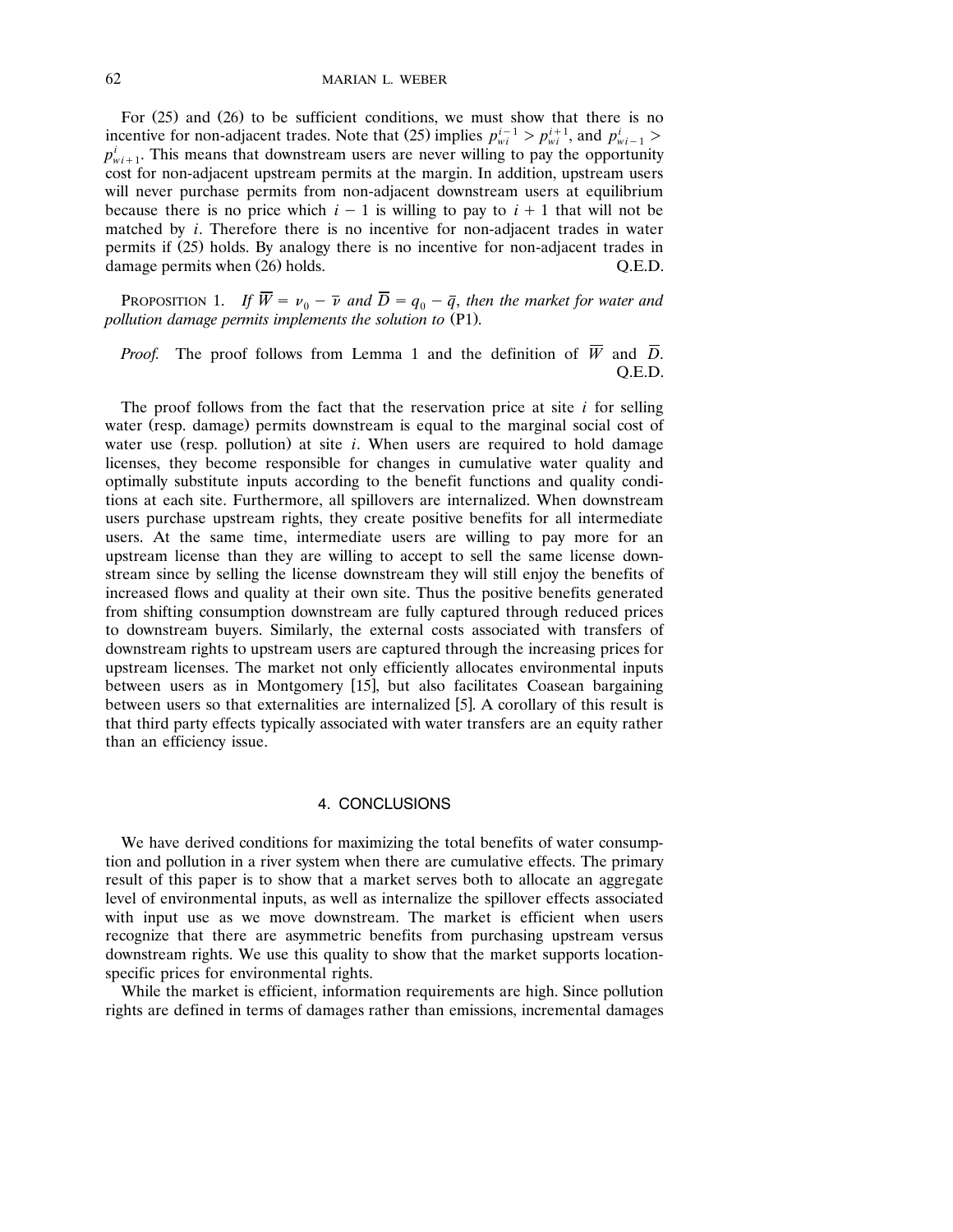must be measured at each site. If the regulator knows the water quality production function, then incremental damages can be calculated from site discharges. Even if there is a significant difference in the cost of measuring damages relative to discharges, this must be weighed against the efficiency gains of a market defined in terms of damages.

A second problem is that we do not explicitly consider how prices evolve or how information is transmitted in the market. Laissez-faire markets, in which the regulator takes a passive role in facilitating trades, tend to be inefficient in part because the transactions costs of finding trading partners are high  $[8, 11]$ . In our model a laissez-faire market does not provide enough information to all of the participants to generate efficient allocations. Each user must have, at any time, full knowledge of the bids and locations of all other users. One trading process which shows promise for addressing the information requirements of our model is the double auction. In the double auction initial allocations are grandfathered to each of the participants who then buy and sell from each other in a central organized market. All current bids, offers, and trades are public information, and each participant must outbid the others in order to retain its initial allocation. The sophistication of current electronic trading systems has the potential to greatly reduce the resulting transactions costs (see, for example, the Caltech Multiple Unit Double Auction described in  $[11]$ . This discussion illustrates the importance of the design of the trading system itself. Ledvard and Szakaly-Moore [11] provide a detailed discussion of issues involved in designing mechanisms for allocating pollution rights. Since there may be only a small number of users in a watershed, and bids are not anonymous, the potential for strategic interaction is an important concern. In addition, if users do not know each others' costs, then the sequence of bids may be important.

Still the greatest obstacle to implementing a trading system for water rights is the legal context in which water is currently allocated. States which allow trades in water do so with many restrictions attached (see  $[2, 6, 7, 12, 17]$ ). In particular, protection from third-party injury is established under common law. At the same time, the definition of third-party damage is expanding to include the public interest. In our model, efficient trades impose costs on third parties if they have to adjust their portfolios. It is not clear how such a market would function in the current legal setting.

The main conclusion of this analysis is that water control agencies must consider the combined effects of water consumption and emissions when allocating surface water and pollution rights. In commenting on the feasibility of implementing the results from the model, we note that more research is necessary on the institutional setting in which rights will be traded. Finally, this framework may provide insight to similar problems where multiple pollutants interact systematically to produce cumulative effects.

#### **REFERENCES**

- 1. T. L. Anderson and R. N. Johnson, The problem of instream flows, *Econom. Inquiry* 24, 535-554  $(1986)$ .
- 2. T. L. Anderson and P. Snyder, ''Water Markets: Priming the Invisible Pump,'' Cato Institute, Washington, DC (1997).